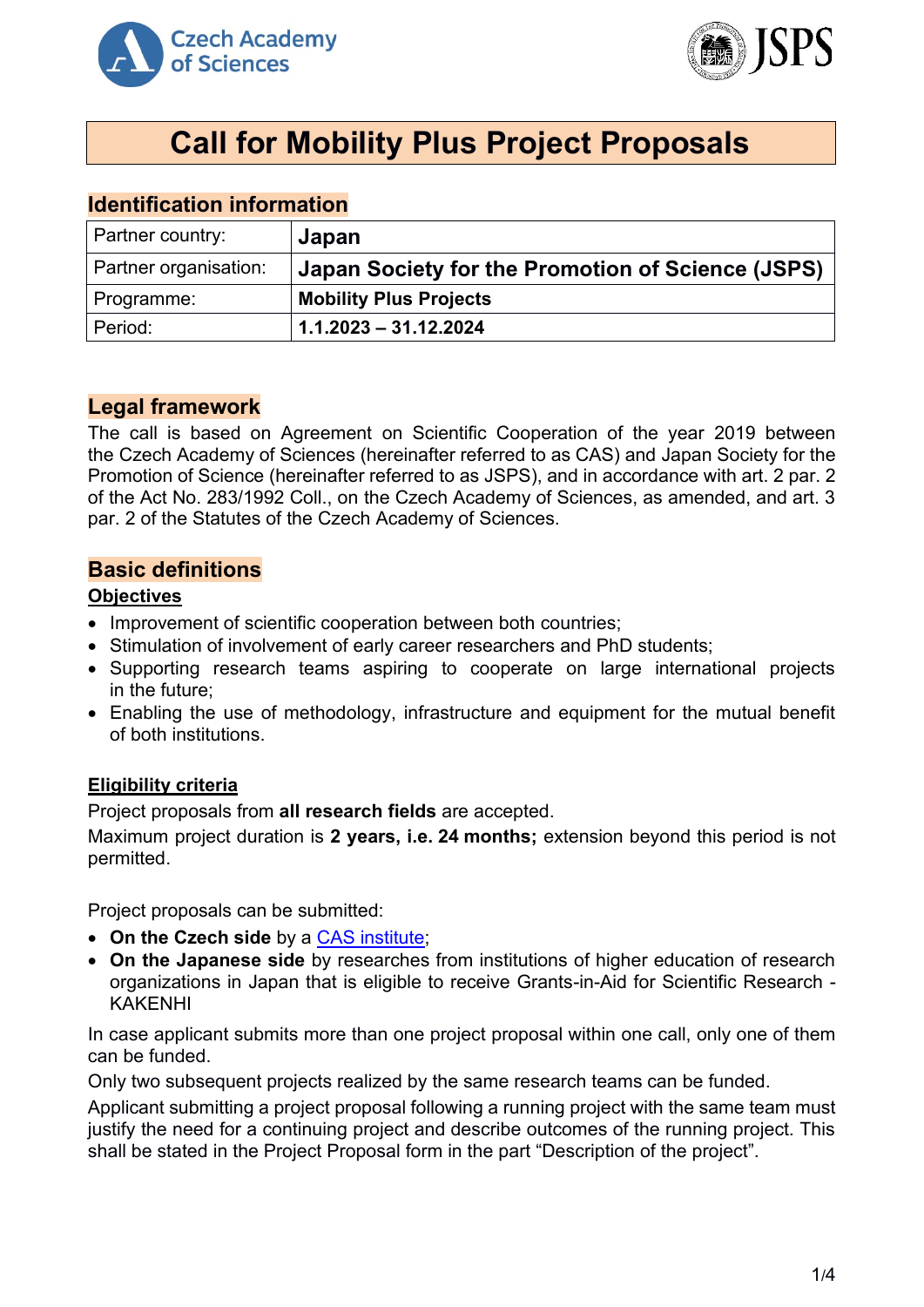



#### **Research team**

Research team consists of:

- One principal investigator (senior or junior researcher);
- One or more co-investigators.

Research team members are divided into four categories:

- Senior researchers (8 or more years after receiving PhD at the time of submission of the project proposal);
- Junior researchers postdocs (less than 8 years after receiving PhD at the time of submission of the project proposal);
- PhD students:
- Others (e.g. undergraduate students, engineers, technicians).

#### **On the Czech side:**

- All members must be employees of the CAS institutes.
- Out of the whole team, at least 1/3 must be junior researchers or PhD students.

#### **On the Japanese side:**

- Principal investigator must hold a full-time or equivalent position.
- Researchers conducting research at a university or research institution in Japan (including technical staffs, postdoctoral researchers and students in doctoral and master courses who are sufficiently capable and experienced to carry out the project) are eligible to be co-investigators. Researchers who belong to institution/organization in third countries are not allowed to participate. For further details see the JSPS call for proposals.

#### **Financial provisions**

Financial contributions must be calculated and provided in compliance with the valid national legislation and internal regulations of the partner organisations.

**Up to 3 (three)** 2-year mobility projects shall be selected for funding.

#### **On the Czech side:**

- Financial contribution shall be provided by the CAS towards the costs of the Czech research team.
- The maximum financial contribution shall be **CZK 500,000** per mobility project per year.
- Eligible costs:
	- − **Mobility costs** (travel and living expenses);
	- − **Research costs** directly related to the project implementation (consumables, services, small equipment, and networking – workshops, conferences etc.).
- Min. 50 % of the requested financial contribution shall be used to cover mobility costs and shall be maintained on the project level as well as yearly.
- Non-eligible costs: personnel, large equipment (exceeding CZK 80,000), overheads.
- The course of project implementation will be monitored through annual and final reports including use of financial means, justification of costs and possible transfers between categories.

#### **On the Japanese side:**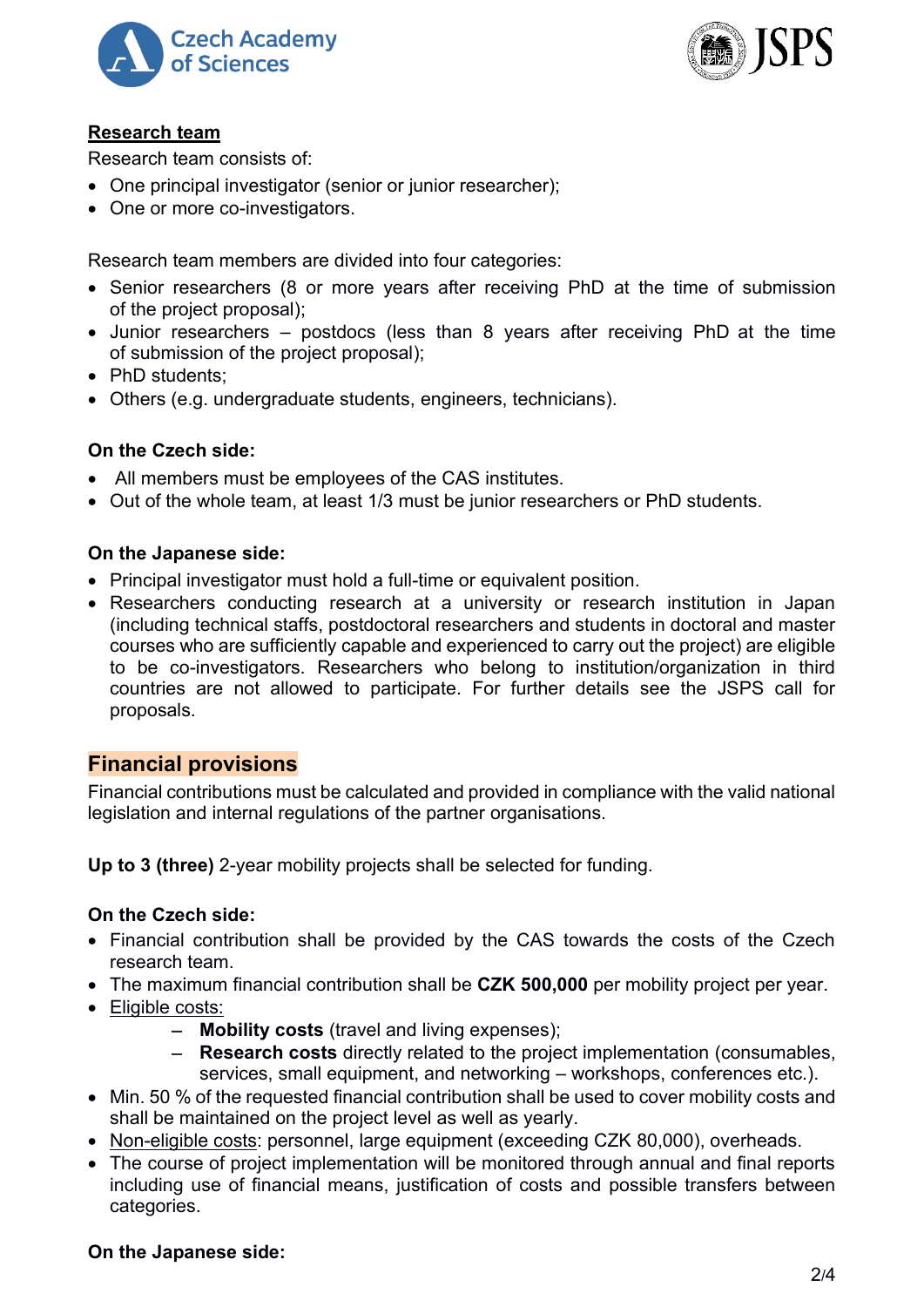



- **Financial contribution shall be provided by JSPS towards the costs of the Japanese research team.**
- Maximum financial contribution is JPY 2,500,000 for 1 year (i.e. 12 months).
- Eligible costs are:
	- − International travel between Japan and Czech Republic,
	- − Daily allowance, accommodation, and domestic travel in the receiving country and the participants' own country,
	- − Expenses related to conducting the research.

#### **Project proposal submission**

Project proposals must be submitted in parallel to both partner organisations.

#### **On the Czech side:**

- Project proposals in Czech or English must be complete and submitted within the stated deadline exclusively via the "KIS" online application.
- The applicant is requested to register in the KIS application using the following link <https://kis.avcr.cz/kis2/oms/register> and fill in a project proposal. After finishing the proposal, the applicant shall forward it through his KIS account to the Director of the respective CAS Institute for approval. The Director shall approve the proposal by submitting the project proposal to OMS KAV ČR (Division of International Cooperation, Head Office of the CAS) via his KIS account. **Bear in mind that all project proposals must be submitted by the CAS Institute Directors by 12 June 2022.**
- Proposals submitted in any other way may be rejected on formal grounds.

By submitting project proposal, the applicant:

- Agrees to processing of personal data contained in the project proposal pursuant to the relevant Czech legislation;
- Declares that the information he/she stated is accurate, true and complete and that he/she is aware that if otherwise they will face all the legal consequences:
- Declares that, if approved, he/she will during the realization of the project follow:
	- The Code of Ethics for Researchers of [the Czech Academy of Sciences;](https://www.avcr.cz/en/about-us/legal-regulations/code-of-ethics-for-researchers-of-the-czech-academy-of-sciences/)
	- − [The European Code of Conduct for Research Integrity;](http://www.allea.org/wp-content/uploads/2017/05/ALLEA-European-Code-of-Conduct-for-Research-Integrity-2017.pdf)

#### **On the Japanese side:**

The project proposal must be submitted to the JSPS. Conditions for submission and relevant form/s will be available from the website of the JSPS in June 2022: [http://www.jsps.go.jp/english/e-bilat/call.html.](http://www.jsps.go.jp/english/e-bilat/call.html)

#### **Evaluation and Selection**

Consists of two-step process:

- At the national level, each partner organisation evaluates submitted proposals based on its internal rules and prepares a ranking list.
- At the international level, both partner organisations exchange their ranking lists, merge them, negotiate the final ranking and approve the proposals selected for funding. Total number of projects approved for funding is dependent on the financial possibilities of both partner organizations.

#### **Criteria for evaluation of project proposals**

• **Scientific and formal quality:**